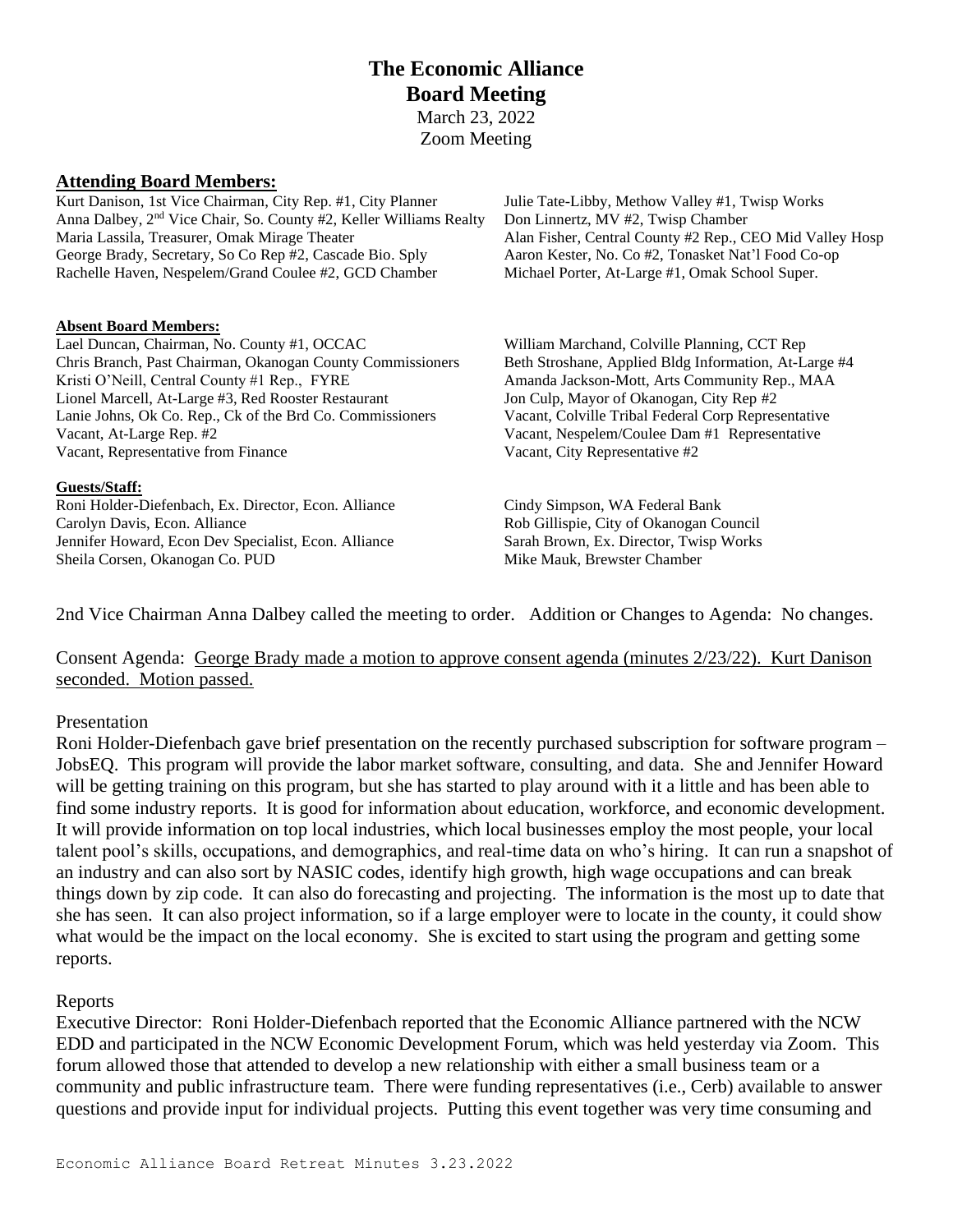she worked closely with Alyce Brown, Executive Director for the NCW EDD. The networking after the event is very important. There were some technical difficulties, but overall, it was a very good event.

Roni Holder-Diefenbach also reported that she has been working on Board member recruitment. She invited Cindy Simpson with Washington Federal Bank in Omak to the meeting today and Rob Gillespie with the city of Okanogan. Jon Culp has resigned his position as city representative and has suggested that Mr. Gillespie take his place. Roni Holder-Diefenbach asked both Cindy Simpson and Rob Gillespie to give a brief overview of themselves and why they wanted to be on the Board. Ms. Simpson stated that she is the branch manager of Washington Federal Bank in Omak. She moved to Washington in 1994 and would like to help our community grow. Mr. Gillespie stated that he is on the Okanogan city council since last fall and works for the Okanogan County PUD. He has been a state auditor in the past and is an alumnus of Gonzaga University. He would like to see our county become more economically viable for our residents.

Roni Holder-Diefenbach was invited by the county commissioners to present information on the local economy, the .09 dollars and sales tax revenues to the Bond Rating Committee. This information is used to help determine the county's credit rating for bonds. She felt it was a really great experience.

Financials: Roni Holder-Diefenbach reported that we still do not have a signed contract with the SBDC for 2022, hopefully will have one by June. We did receive payment from the 4<sup>th</sup> quarter 2021 the end of February. Because of the carry over, our financial situation looks good right now.

Business Education: Jennifer Howard reported that classes for the Small Business Resource & Technology Center are still taking place each Tuesday at 9:00 a.m. In April there will be some changes and she will be offering classes on Tuesday mornings as well as Thursday evenings. She has been getting the word out with flyers and she is also attending local chamber meetings, as well as postings on social media.

Infrastructure Committee: Roni Holder-Diefenbach reported that the committee met last month and is in the process of updating the application to make it easier for the applicant and for those who listen to presentation and do the ranking. It will be in an Adobe form which will shorten and simplify the application.

Latino Business Network: Roni Holder-Diefenbach reported about forming a new sub committee in April and will be holding public meetings in conjunction with WorkSource. If there is an interest, then we can determine the strategies, goals and what the group can work on together. It hopefully can bring the resources that are needed together.

Vacant Building Subcommittee: Don Linnertz reported that the committee met and in the Methow they are working on how to market the empty buildings and creating tools that owners can use if they want to market their building. They want to drive prospective buyers/renters to the Economic Alliance web site for a list of potential buildings and to also drive prospective owners with property and buildings for sale and/or lease to share their properties on the web site. Next meeting is scheduled for March 31, 10:00 via Zoom.

### **Motions**

WSMA: Roni Holder-Diefenbach reported that we received approval of a \$25,000 grant from Washington State Microenterprises Association. This is to provide training, technical assistance and information about access to financing. This contract ends June 16, 2022. Don Linnertz made a motion to approve signing this grant. George Brady seconded. Motion passed.

L&I Grant: This grant with Department of Labor & Industries was resubmitted and awarded for a two-year contract for \$30,000. This is to distribute L&I information, market L&I services, etc. Will get a contract back and signed and will start April 1, 2022. George Brady made a motion to approve the L&I contract, Kurt Danison seconded. Motion passed.

Economic Alliance Board Retreat Minutes 3.23.2022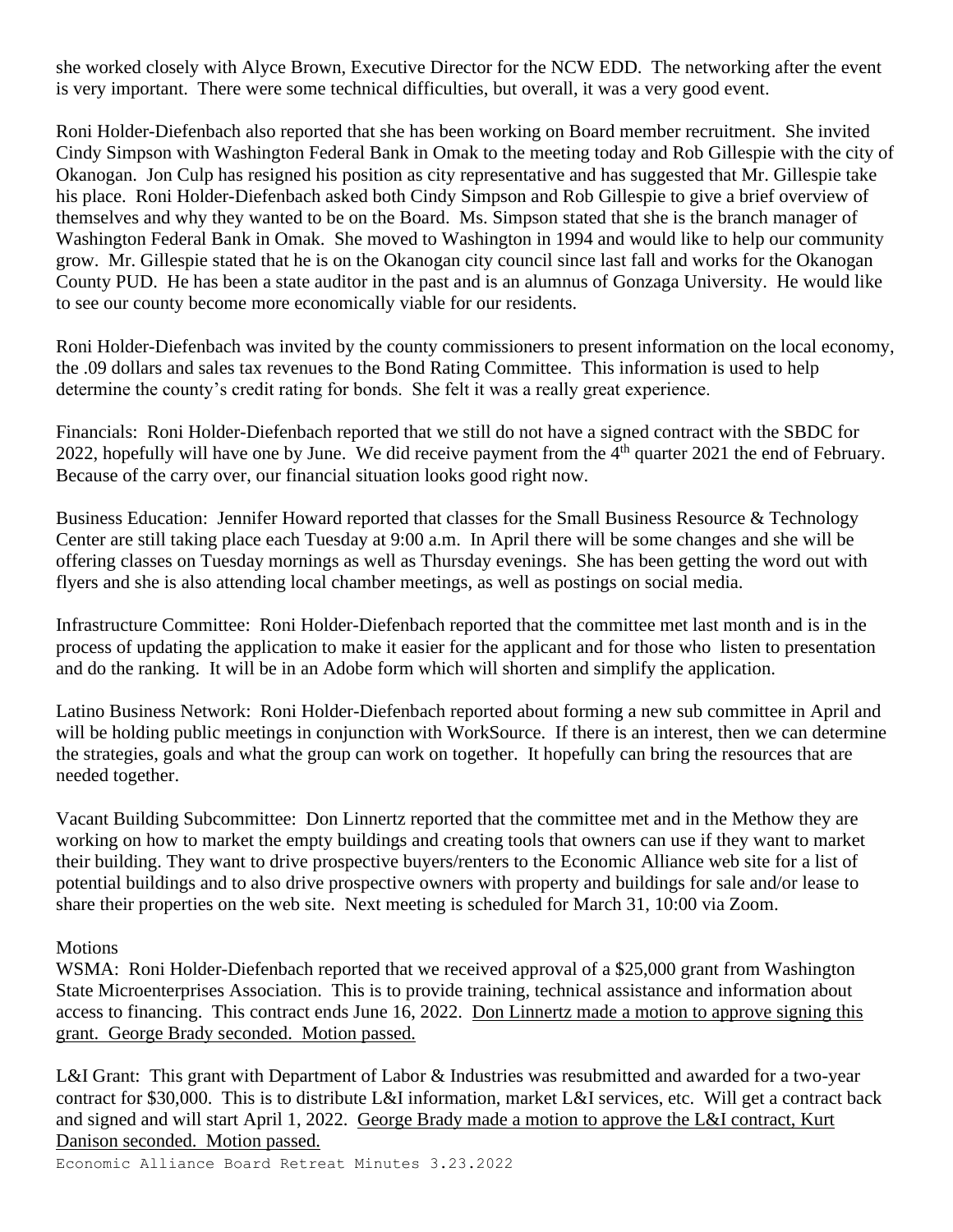### Discussion

Broadband Grant: Roni Holder-Diefenbach reported that the Economic Alliance does not get any funds for assisting with this contract. All the funds go to consultant. They have been working on a grant to Washington State Broadband Office for an Infrastructure Acceleration project for the north county area. She has spoken with the Tribe, and they might be able to provide some administration funding for the Economic Alliance for the Broadband Action Team project.

Loomis Fire Station: Roni Holder-Diefenbach reported that they held a meeting in Loomis with the consultant last week. He proposed a \$2.5 million conceptual design for this project. The committee had to be very blunt with him and told him the community could not afford such a project. He is to go back and make changes and revisions and then present again to the committee something that is more realistic for this small community.

CERB Board Position: Roni Holder-Diefenbach reported that George Brady's position on the CERB is ending, and he had encouraged Roni Holder-Diefenbach to apply for this position. He felt it was very important to maintain someone from our area on this Board. George Brady has been on the Board for six years and we all thank him for his commitment to serve on this important Board and represent Okanogan County.

### **Contracts**

Ron Holder-Diefenbach reported that she has a meeting this afternoon with the county commissioners regarding ARPA funds. They are still trying to figure out how to spend this funding. Our prioritization process is being used to look at projects in the county. They have also determined that they will not fully fund any project but could provide funds that would help a project get additional funds for other sources. She had to go back and resubmit applications for the Economic Alliance's funding requests that answered questions about how our projects (SBTRC and Retail Strategies) fit in under the guidelines.

Upcoming meetings: Roni Holder-Diefenbach will be attending a Workforce Development Council Conference in Washington D.C. on April  $11 - 15$ .

Kurt Danison made a motion to adjourn the meeting. George Brady seconded. Motion passed.

Meeting adjourned 12:25.

Next meeting is scheduled for April 27, 2022.

Respectfully submitted,

Carolyn Davis